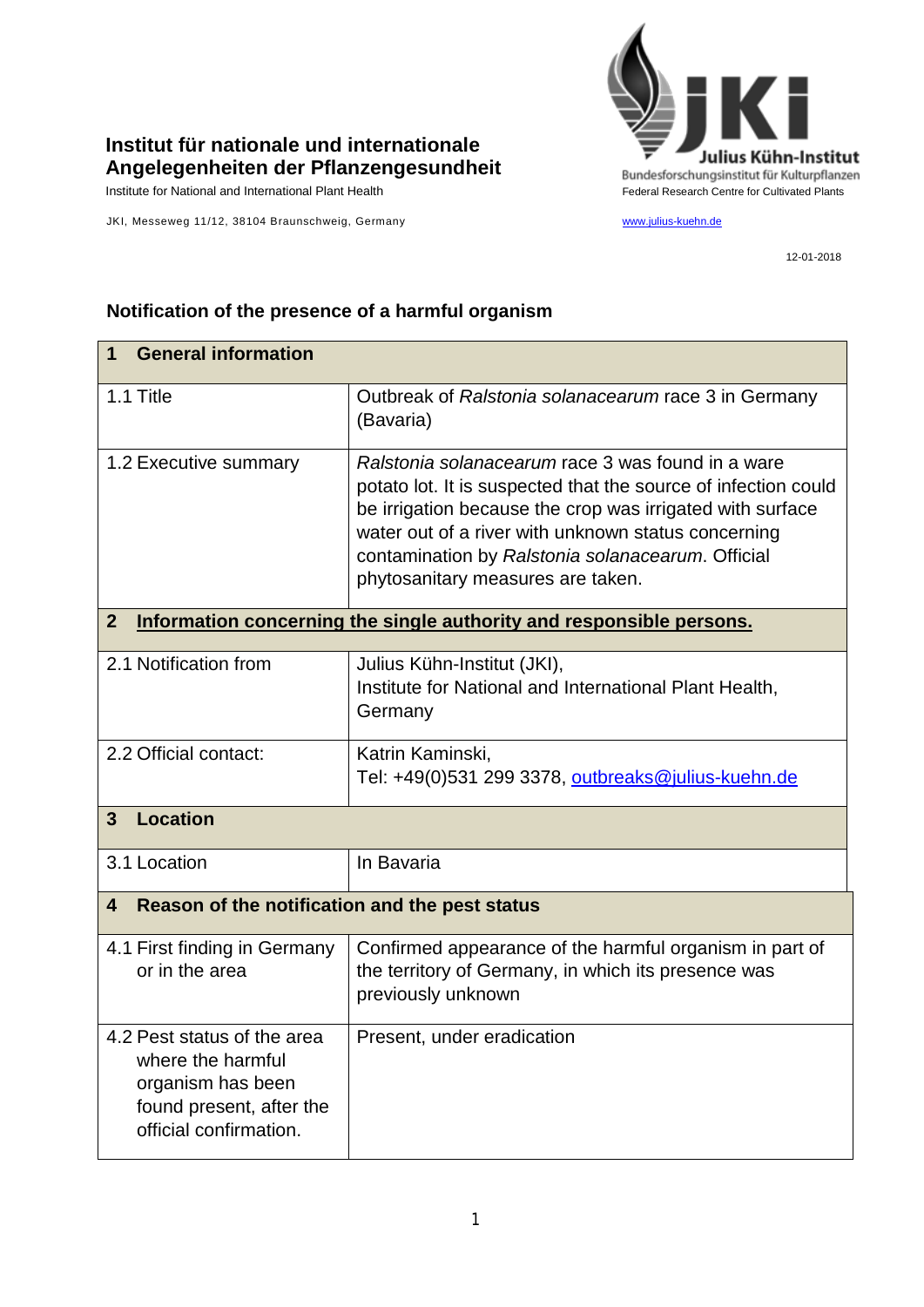| 4.3 Pest status in Germany before the official<br>confirmation of the presence, or suspected<br>presence, of the harmful organism. | Present, under eradication, few<br>occurrences                                                                |  |  |
|------------------------------------------------------------------------------------------------------------------------------------|---------------------------------------------------------------------------------------------------------------|--|--|
| 4.4 Pest status in Germany after the official<br>confirmation of the presence of the harmful<br>organism.                          | Present, under eradication, few<br>occurrences                                                                |  |  |
| Finding, sampling, testing and confirmation of the harmful organism.<br>$5\phantom{.0}$                                            |                                                                                                               |  |  |
| 5.1 How the presence or appearance of the<br>harmful organism was found.                                                           | Pest related official survey                                                                                  |  |  |
| 5.2 Date of finding:                                                                                                               | 06-09-2017                                                                                                    |  |  |
| 5.3 Sampling for laboratory analysis.                                                                                              | 22-08-2017                                                                                                    |  |  |
| 5.4 Date of official confirmation of the harmful<br>organism's identity.                                                           | 26-09-2017                                                                                                    |  |  |
| Infested area, and the severity and source of the outbreak in that area.<br>6                                                      |                                                                                                               |  |  |
| 6.1 Size and delimitation of the infested area.                                                                                    | 2.79 ha                                                                                                       |  |  |
| 6.2 Characteristics of the infested area and its<br>vicinity.                                                                      | Open air - production area: field:<br>ware potatoes                                                           |  |  |
| 6.3 Infested plant(s), plant product(s) and other<br>object(s).                                                                    | Solanum tuberosum                                                                                             |  |  |
| 6.4 Source of the outbreak.                                                                                                        | Unknown. Perhaps irrigation of the<br>crop with surface water is the<br>source but this is not yet confirmed. |  |  |
| <b>Official phytosanitary measures.</b><br>$\overline{7}$                                                                          |                                                                                                               |  |  |
| 7.1 Adoption of official phytosanitary<br>measures.                                                                                | Official phytosanitary measures are<br>taken.                                                                 |  |  |
| 7.2 Date of adoption of the official<br>phytosanitary measures.                                                                    | 13-10-2017                                                                                                    |  |  |
| 7.3 Identification of the area covered by the<br>official phytosanitary measures.                                                  | 49 ha                                                                                                         |  |  |
| 7.4 Objective of the official phytosanitary<br>measures.                                                                           | Eradication                                                                                                   |  |  |
| 7.5 Measures affecting the movement of                                                                                             | Measures do not affect import into                                                                            |  |  |